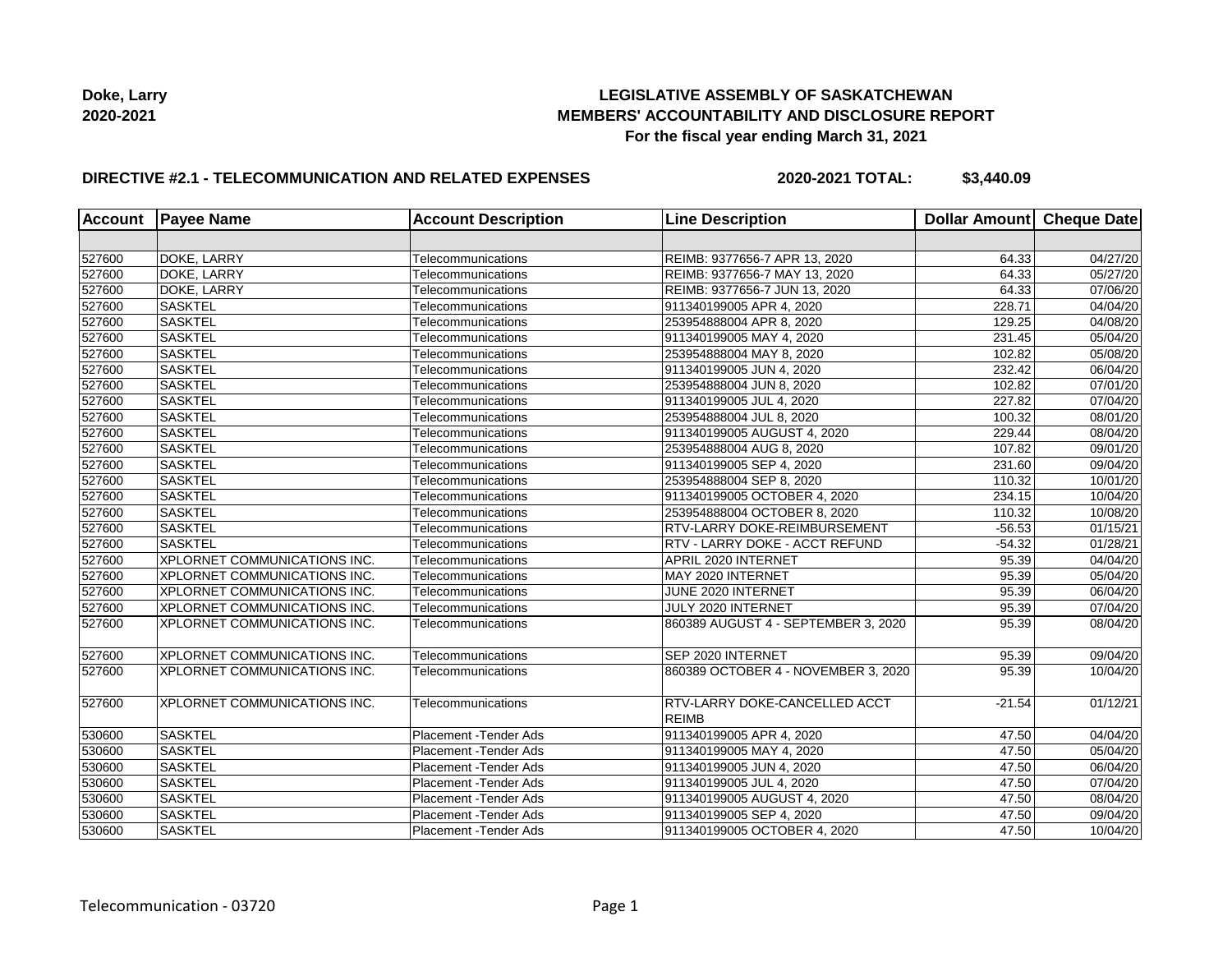

### **DIRECTIVE #3.1 - MLA TRAVEL AND LIVING EXPENSES**

**2020-2021 TOTAL: \$19,081.45**

| <b>Account</b> | <b>Payee Name</b>       | <b>Account Description</b>  | <b>Line Description</b>           | Dollar Amount | <b>Cheque Date</b> |
|----------------|-------------------------|-----------------------------|-----------------------------------|---------------|--------------------|
|                |                         |                             |                                   |               |                    |
| 541900         | ANDROS ENTERPRISES LTD. | Elected Rep - Travel        | SEPTEMBER 2020 MLA REGINA         | 1,340.00      | 08/19/20           |
|                |                         |                             | <b>ACCOMMODATIONS</b>             |               |                    |
| 541900         | ANDROS ENTERPRISES LTD. | <b>Elected Rep - Travel</b> | OCT 2020 MLA REGINA               | 1,340.00      | 09/22/20           |
|                |                         |                             | <b>ACCOMMODATIONS</b>             |               |                    |
| 541900         | DOKE, LARRY             | Elected Rep - Travel        | MLA TRAVEL APR 1-15,2020          | 567.60        | 04/20/20           |
| 541900         | DOKE, LARRY             | Elected Rep - Travel        | APRIL 2020 MLA REGINA             | 49.20         | 05/04/20           |
|                |                         |                             | <b>ACCOMMODATION</b>              |               |                    |
| 541900         | DOKE, LARRY             | Elected Rep - Travel        | MLA TRAVEL APRIL 20 - MAY 6, 2020 | 851.40        | 05/11/20           |
| 541900         | DOKE, LARRY             | Elected Rep - Travel        | MAY 2020 MLA REGINA               | 34.38         | 06/01/20           |
|                |                         |                             | <b>ACCOMMODATION</b>              |               |                    |
| 541900         | DOKE, LARRY             | <b>Elected Rep - Travel</b> | MLA TRAVEL MAY 11- JUN 3, 2020    | 993.30        | 06/10/20           |
| 541900         | DOKE, LARRY             | Elected Rep - Travel        | MLA TRAVEL JUN 10-22, 2020        | 1,726.35      | 07/01/20           |
| 541900         | DOKE, LARRY             | Elected Rep - Travel        | JUNE 2020 MLA REGINA              | 43.58         | 07/01/20           |
|                |                         |                             | <b>ACCOMMODATION</b>              |               |                    |
| 541900         | DOKE, LARRY             | <b>Elected Rep - Travel</b> | MLA TRAVEL JUN 23-30, 2020        | 1,141.70      | 07/06/20           |
| 541900         | DOKE, LARRY             | Elected Rep - Travel        | MLA TRAVEL JUL 1-16, 2020         | 907.78        | 07/23/20           |
| 541900         | DOKE, LARRY             | Elected Rep - Travel        | JUL 2020 MLA REGINA               | 44.77         | 08/05/20           |
|                |                         |                             | <b>ACCOMMODATION</b>              |               |                    |
| 541900         | DOKE, LARRY             | Elected Rep - Travel        | MLA TRAVEL JUL 20-29, 2020        | 533.90        | 08/05/20           |
| 541900         | DOKE, LARRY             | <b>Elected Rep - Travel</b> | AUG 2020 MLA REGINA               | 126.81        | 09/03/20           |
|                |                         |                             | ACCOMMODATION                     |               |                    |
| 541900         | DOKE, LARRY             | Elected Rep - Travel        | MLA TRAVEL AUG 5-28, 2020         | 848.35        | 09/06/20           |
| 541900         | <b>DOKE, LARRY</b>      | <b>Elected Rep - Travel</b> | SEP 2020 MLA REGINA               | 45.27         | 10/01/20           |
|                |                         |                             | <b>ACCOMMODATION</b>              |               |                    |
| 541900         | DOKE, LARRY             | Elected Rep - Travel        | MLA TRAVEL SEP 2-24, 2020         | 1,420.90      | 10/01/20           |
| 541900         | DOKE, LARRY             | Elected Rep - Travel        | MLA TRAVEL SEP 28-29, 2020        | 271.70        | 10/06/20           |
| 541900         | DOKE, LARRY             | Elected Rep - Travel        | OCT 2020 MLA REGINA               | 94.46         | 11/26/20           |
|                |                         |                             | <b>ACCOMMODATION</b>              |               |                    |
| 541900         | <b>STERLING TERRACE</b> | Elected Rep - Travel        | APRIL 2020 MLA REGINA             | 1,340.00      | 04/01/20           |
|                |                         |                             | <b>ACCOMMODATIONS</b>             |               |                    |
| 541900         | <b>STERLING TERRACE</b> | Elected Rep - Travel        | MAY 2020 MLA REGINA               | 1,340.00      | 04/27/20           |
|                |                         |                             | <b>ACCOMMODATION</b>              |               |                    |
| 541900         | <b>STERLING TERRACE</b> | Elected Rep - Travel        | JUNE 2020 MLA REGINA              | 1,340.00      | 05/25/20           |
|                |                         |                             | <b>ACCOMMODATION</b>              |               |                    |
| 541900         | <b>STERLING TERRACE</b> | Elected Rep - Travel        | JULY 2020 MLA REGINA              | 1,340.00      | 06/18/20           |
|                |                         |                             | <b>ACCOMMODATION</b>              |               |                    |
| 541900         | <b>STERLING TERRACE</b> | <b>Elected Rep - Travel</b> | AUG 2020 MLA REGINA               | 1,340.00      | 07/23/20           |
|                |                         |                             | <b>ACCOMMODATION</b>              |               |                    |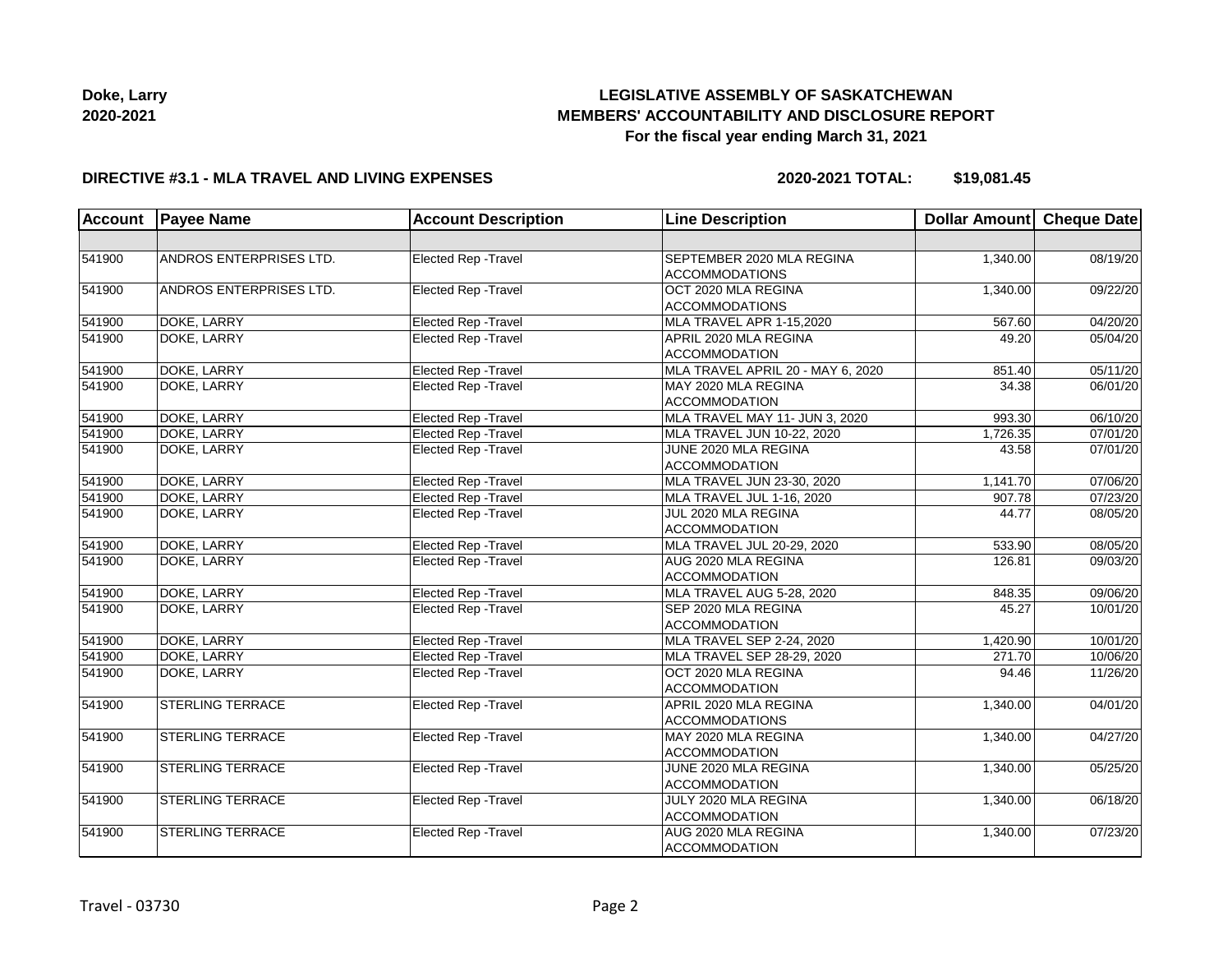

| Doke, Larry |  |
|-------------|--|
| 2020-2021   |  |

### **DIRECTIVE #4.1 - CONSTITUENCY SERVICE EXPENSES**

| <b>Account</b> | <b>Payee Name</b>                            | <b>Account Description</b>                | <b>Line Description</b>     | Dollar Amount Cheque Date |          |
|----------------|----------------------------------------------|-------------------------------------------|-----------------------------|---------------------------|----------|
|                |                                              |                                           |                             |                           |          |
| 522000         | CHISHOLM VENTURES INC                        | Rent of Ground, Buildings and Other Space | APRIL 2020 MLA OFFICE RENT  | 1,300.00                  | 04/01/20 |
| 522000         | CHISHOLM VENTURES INC                        | Rent of Ground, Buildings and Other Space | MAY 2020 MLA OFFICE RENT    | 1,300.00                  | 05/01/20 |
| 522000         | CHISHOLM VENTURES INC                        | Rent of Ground, Buildings and Other Space | JUNE 2020 MLA OFFICE RENT   | 1,300.00                  | 06/01/20 |
| 522000         | CHISHOLM VENTURES INC                        | Rent of Ground, Buildings and Other Space | JULY 2020 MLA OFFICE RENT   | 1,300.00                  | 07/01/20 |
| 522000         | CHISHOLM VENTURES INC                        | Rent of Ground, Buildings and Other Space | AUGUST 2020 MLA OFFICE RENT | 1,300.00                  | 08/01/20 |
| 522000         | CHISHOLM VENTURES INC                        | Rent of Ground, Buildings and Other Space | SEP 2020 MLA OFFICE RENT    | 1,300.00                  | 09/14/20 |
| 522000         | CHISHOLM VENTURES INC                        | Rent of Ground, Buildings and Other Space | OCT 2020 MLA OFFICE RENT    | 1,300.00                  | 10/01/20 |
| 522000         | CHISHOLM VENTURES INC                        | Rent of Ground, Buildings and Other Space | NOV 2020 MLA OFFICE RENT    | 1,300.00                  | 10/30/20 |
| 522000         | STEPHEN HOLDINGS INC.                        | Rent of Ground, Buildings and Other Space | APRIL 2020 MLA OFFICE RENT  | 400.00                    | 04/01/20 |
| 522000         | STEPHEN HOLDINGS INC.                        | Rent of Ground, Buildings and Other Space | MAY 2020 MLA OFFICE RENT    | 400.00                    | 05/01/20 |
| 522000         | STEPHEN HOLDINGS INC.                        | Rent of Ground, Buildings and Other Space | JUNE 2020 MLA OFFICE RENT   | 400.00                    | 06/01/20 |
| 522000         | STEPHEN HOLDINGS INC.                        | Rent of Ground, Buildings and Other Space | JULY 2020 MLA OFFICE RENT   | 400.00                    | 07/01/20 |
| 522000         | STEPHEN HOLDINGS INC.                        | Rent of Ground, Buildings and Other Space | AUGUST 2020 MLA OFFICE RENT | 400.00                    | 08/01/20 |
| 522200         | TOSHIBA TEC CANADA BUSINESS<br>SOLUTIONS INC | Rent of Photocopiers                      | <b>COPIER CHARGES</b>       | 91.92                     | 04/01/20 |
| 522200         | TOSHIBA TEC CANADA BUSINESS<br>SOLUTIONS INC | Rent of Photocopiers                      | <b>COPIER CHARGES</b>       | 28.36                     | 04/01/20 |
| 522200         | TOSHIBA TEC CANADA BUSINESS<br>SOLUTIONS INC | Rent of Photocopiers                      | <b>COPIER CHARGES</b>       | 121.01                    | 05/01/20 |
| 522200         | TOSHIBA TEC CANADA BUSINESS<br>SOLUTIONS INC | Rent of Photocopiers                      | <b>COPIER CHARGES</b>       | 128.30                    | 06/01/20 |
| 522200         | TOSHIBA TEC CANADA BUSINESS<br>SOLUTIONS INC | Rent of Photocopiers                      | <b>COPIER CHARGES</b>       | 34.09                     | 07/01/20 |
| 522200         | TOSHIBA TEC CANADA BUSINESS<br>SOLUTIONS INC | Rent of Photocopiers                      | <b>COPIER CHARGES</b>       | 91.92                     | 08/01/20 |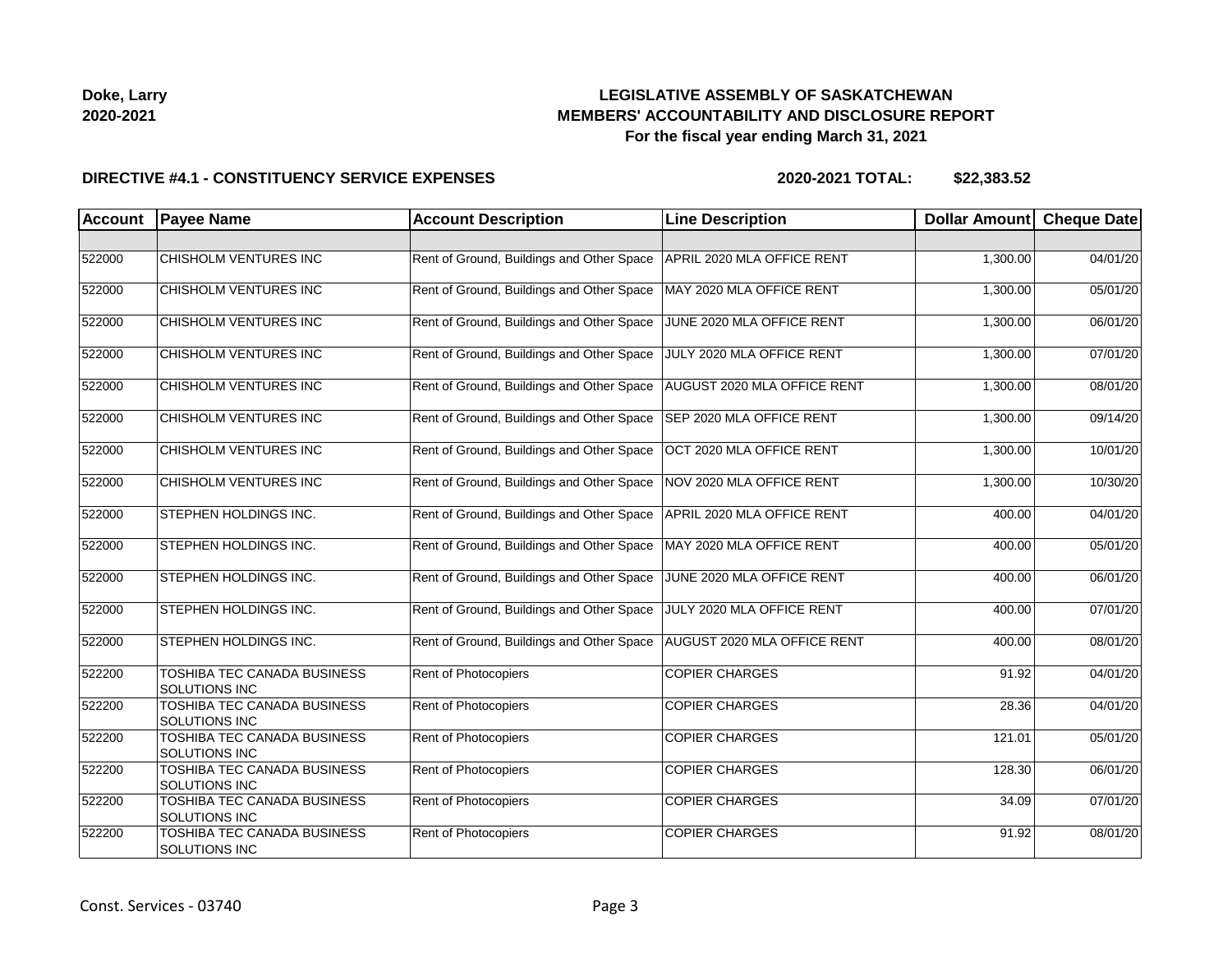

#### **DIRECTIVE #4.1 - CONSTITUENCY SERVICE EXPENSES**

| <b>Account</b> | <b>Payee Name</b>                                          | <b>Account Description</b>           | <b>Line Description</b>                                | Dollar Amount | <b>Cheque Date</b> |
|----------------|------------------------------------------------------------|--------------------------------------|--------------------------------------------------------|---------------|--------------------|
|                |                                                            |                                      |                                                        |               |                    |
| 522200         | TOSHIBA TEC CANADA BUSINESS<br>SOLUTIONS INC               | Rent of Photocopiers                 | <b>COPIER CHARGES</b>                                  | 115.93        | 09/01/20           |
| 522200         | <b>TOSHIBA TEC CANADA BUSINESS</b><br><b>SOLUTIONS INC</b> | Rent of Photocopiers                 | <b>COPIER CHARGES</b>                                  | 147.17        | 09/02/20           |
| 522200         | <b>TOSHIBA TEC CANADA BUSINESS</b><br>SOLUTIONS INC        | Rent of Photocopiers                 | <b>COPIER CHARGES</b>                                  | 122.38        | 10/01/20           |
| 525000         | DOKE, LARRY                                                | Postal, Courier, Freight and Related | REIMB: POSTAGE/OFFICE SUPPLIES                         | 34.97         | 06/18/20           |
| 529000         | <b>BALLAN, LYNN</b>                                        | <b>General Contractual Services</b>  | <b>MLA OFFICE JANITORIAL SERVICE</b>                   | 80.00         | 05/01/20           |
| 529000         | <b>BALLAN, LYNN</b>                                        | <b>General Contractual Services</b>  | MLA OFFICE JANITORIAL SERVICES                         | 80.00         | 06/01/20           |
| 529000         | <b>BALLAN, LYNN</b>                                        | <b>General Contractual Services</b>  | MLA OFFICE JANITORIAL SERVICE                          | 60.00         | 07/01/20           |
| 529000         | <b>BALLAN, LYNN</b>                                        | <b>General Contractual Services</b>  | <b>MLA OFFICE JANITORIAL SERVICE</b>                   | 40.00         | 08/06/20           |
| 529000         | <b>BALLAN, LYNN</b>                                        | <b>General Contractual Services</b>  | <b>MLA OFFICE JANITORIAL SERVICE</b>                   | 80.00         | 09/01/20           |
| 529000         | <b>BALLAN, LYNN</b>                                        | <b>General Contractual Services</b>  | <b>MLA OFFICE JANITORIAL SERVICE</b>                   | 60.00         | 10/01/20           |
| 529000         | DOKE, LARRY                                                | <b>General Contractual Services</b>  | <b>REIMB: SIGN REPAIR</b>                              | 300.00        | 08/06/20           |
| 529000         | DOKE, LARRY                                                | <b>General Contractual Services</b>  | <b>REIMB: MLA OFFICE JANITORIAL</b><br><b>SERVICES</b> | 314.99        | 09/03/20           |
| 529000         | SHRED-IT INTERNATIONAL ULC                                 | <b>General Contractual Services</b>  | <b>SHREDDING</b>                                       | 360.53        | 10/01/20           |
| 530300         | MARU GROUP CANADA INC.                                     | Primary Research/Focus group         | <b>AD HOC RESEARCH</b>                                 | 661.11        | 06/01/20           |
| 530300         | MARU GROUP CANADA INC.                                     | Primary Research/Focus group         | AD HOC RESEARCH                                        | 661.11        | 10/01/20           |
| 530500         | <b>CENTURY SIGN RENTALS</b>                                | Media Placement                      | ADVERTISING                                            | 110.00        | 04/01/20           |
| 530500         | <b>CENTURY SIGN RENTALS</b>                                | Media Placement                      | ADVERTISING                                            | 110.00        | 05/01/20           |
| 530500         | <b>CENTURY SIGN RENTALS</b>                                | Media Placement                      | ADVERTISING                                            | 110.00        | 07/01/20           |
| 530500         | <b>CENTURY SIGN RENTALS</b>                                | Media Placement                      | <b>ADVERTISING</b>                                     | 110.00        | 08/01/20           |
| 530500         | CENTURY SIGN RENTALS                                       | Media Placement                      | <b>ADVERTISING</b>                                     | 110.00        | 08/01/20           |
| 530500         | <b>CUT KNIFE COURIER</b>                                   | Media Placement                      | <b>ADVERTISING</b>                                     | 25.00         | 04/01/20           |
| 530500         | <b>CUT KNIFE COURIER</b>                                   | Media Placement                      | ADVERTISING                                            | 25.00         | 05/07/20           |
| 530500         | <b>CUT KNIFE COURIER</b>                                   | Media Placement                      | ADVERTISING                                            | 25.00         | 06/03/20           |
| 530500         | <b>CUT KNIFE COURIER</b>                                   | Media Placement                      | ADVERTISING                                            | 35.00         | 07/01/20           |
| 530500         | <b>CUT KNIFE COURIER</b>                                   | Media Placement                      | <b>ADVERTISING</b>                                     | 25.00         | 08/01/20           |
| 530500         | <b>CUT KNIFE COURIER</b>                                   | Media Placement                      | ADVERTISING                                            | 25.00         | 09/01/20           |
| 530500         | <b>CUT KNIFE COURIER</b>                                   | Media Placement                      | ADVERTISING                                            | 25.00         | 09/03/20           |
| 530500         | <b>MERIDIAN SOURCE</b>                                     | Media Placement                      | ADVERTISING                                            | 90.50         | 04/02/20           |
| 530500         | <b>MERIDIAN SOURCE</b>                                     | Media Placement                      | ADVERTISING                                            | 90.50         | 05/07/20           |
| 530500         | <b>MERIDIAN SOURCE</b>                                     | Media Placement                      | ADVERTISING                                            | 90.50         | 06/04/20           |
| 530500         | <b>MERIDIAN SOURCE</b>                                     | Media Placement                      | <b>ADVERTISING</b>                                     | 47.50         | 07/01/20           |
| 530500         | <b>MERIDIAN SOURCE</b>                                     | Media Placement                      | ADVERTISING                                            | 90.50         | 07/02/20           |
| 530500         | <b>MERIDIAN SOURCE</b>                                     | Media Placement                      | <b>ADVERTISING</b>                                     | 90.50         | 09/09/20           |
| 530500         | <b>MERIDIAN SOURCE</b>                                     | <b>Media Placement</b>               | <b>ADVERTISING</b>                                     | 90.50         | 09/09/20           |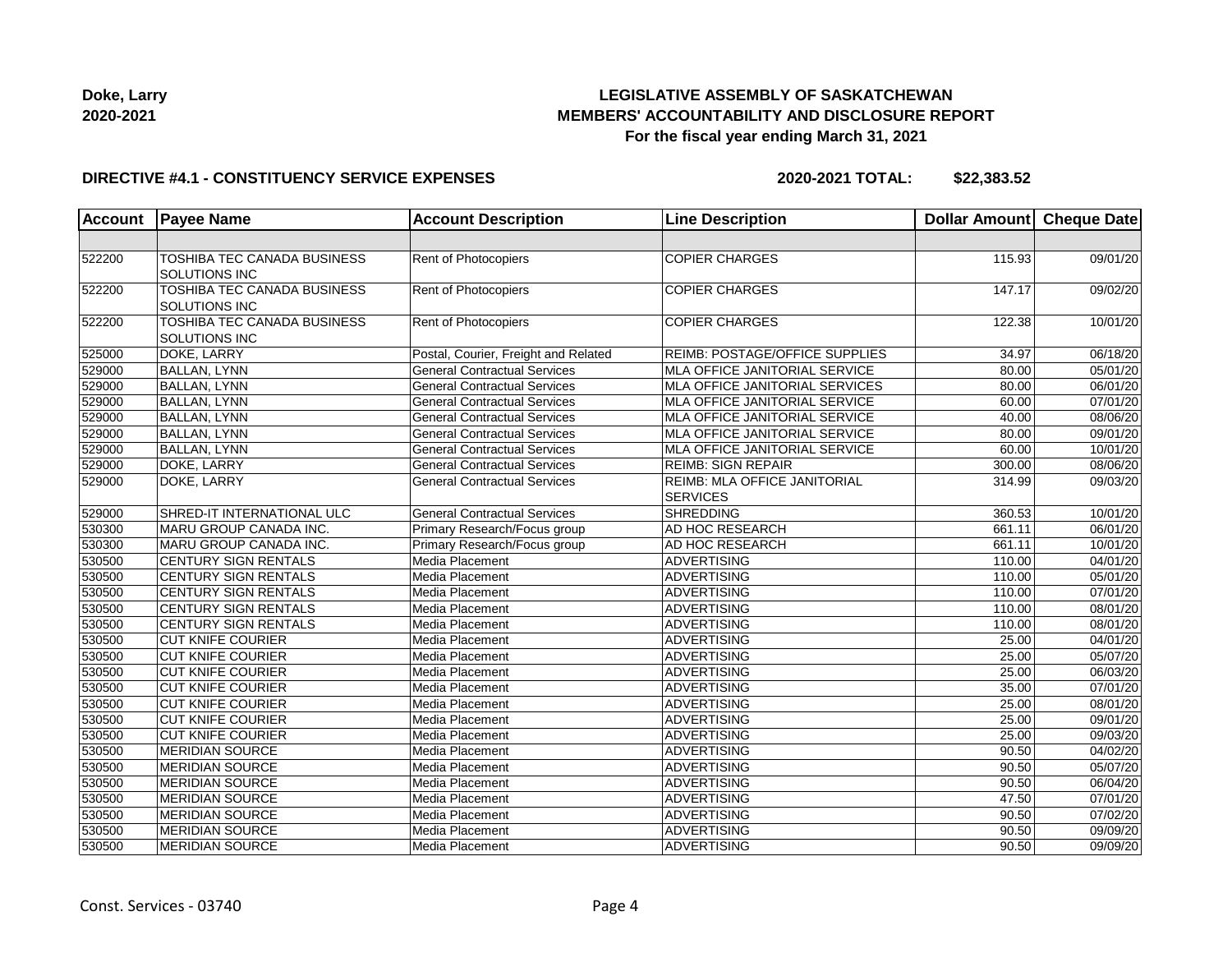

### **DIRECTIVE #4.1 - CONSTITUENCY SERVICE EXPENSES**

| <b>Account</b> | <b>Payee Name</b>                  | <b>Account Description</b> | <b>Line Description</b> | <b>Dollar Amount</b> | <b>Cheque Date</b> |
|----------------|------------------------------------|----------------------------|-------------------------|----------------------|--------------------|
|                |                                    |                            |                         |                      |                    |
| 530500         | PNG PRAIRIE NEWSPAPER GROUP        | Media Placement            | <b>ADVERTISING</b>      | 64.72                | 04/08/20           |
| 530500         | PNG PRAIRIE NEWSPAPER GROUP        | Media Placement            | <b>ADVERTISING</b>      | 41.36                | 04/08/20           |
| 530500         | PNG PRAIRIE NEWSPAPER GROUP        | Media Placement            | ADVERTISING             | 125.00               | 04/15/20           |
| 530500         | PNG PRAIRIE NEWSPAPER GROUP        | Media Placement            | ADVERTISING             | 64.72                | 04/15/20           |
| 530500         | PNG PRAIRIE NEWSPAPER GROUP        | Media Placement            | ADVERTISING             | 49.28                | 05/01/20           |
| 530500         | PNG PRAIRIE NEWSPAPER GROUP        | Media Placement            | <b>ADVERTISING</b>      | 64.72                | 05/01/20           |
| 530500         | PNG PRAIRIE NEWSPAPER GROUP        | Media Placement            | <b>ADVERTISING</b>      | 64.72                | 05/01/20           |
| 530500         | PNG PRAIRIE NEWSPAPER GROUP        | Media Placement            | <b>ADVERTISING</b>      | 189.40               | 05/01/20           |
| 530500         | PNG PRAIRIE NEWSPAPER GROUP        | Media Placement            | ADVERTISING             | 75.00                | 05/01/20           |
| 530500         | PNG PRAIRIE NEWSPAPER GROUP        | Media Placement            | ADVERTISING             | 64.72                | 05/01/20           |
| 530500         | PNG PRAIRIE NEWSPAPER GROUP        | Media Placement            | ADVERTISING             | 41.36                | 05/01/20           |
| 530500         | PNG PRAIRIE NEWSPAPER GROUP        | Media Placement            | <b>ADVERTISING</b>      | 199.00               | 05/13/20           |
| 530500         | PNG PRAIRIE NEWSPAPER GROUP        | Media Placement            | <b>ADVERTISING</b>      | 64.72                | 05/13/20           |
| 530500         | PNG PRAIRIE NEWSPAPER GROUP        | Media Placement            | ADVERTISING             | 41.36                | 05/13/20           |
| 530500         | PNG PRAIRIE NEWSPAPER GROUP        | Media Placement            | ADVERTISING             | 42.00                | 05/20/20           |
| 530500         | PNG PRAIRIE NEWSPAPER GROUP        | Media Placement            | ADVERTISING             | 42.00                | 05/20/20           |
| 530500         | PNG PRAIRIE NEWSPAPER GROUP        | Media Placement            | ADVERTISING             | 64.72                | 05/20/20           |
| 530500         | PNG PRAIRIE NEWSPAPER GROUP        | Media Placement            | <b>ADVERTISING</b>      | 41.36                | 05/20/20           |
| 530500         | PNG PRAIRIE NEWSPAPER GROUP        | Media Placement            | <b>ADVERTISING</b>      | 49.28                | 05/20/20           |
| 530500         | <b>PNG PRAIRIE NEWSPAPER GROUP</b> | Media Placement            | <b>ADVERTISING</b>      | 42.00                | 06/01/20           |
| 530500         | <b>PNG PRAIRIE NEWSPAPER GROUP</b> | Media Placement            | ADVERTISING             | 64.72                | 06/01/20           |
| 530500         | <b>PNG PRAIRIE NEWSPAPER GROUP</b> | Media Placement            | <b>ADVERTISING</b>      | 41.36                | 06/01/20           |
| 530500         | <b>PNG PRAIRIE NEWSPAPER GROUP</b> | Media Placement            | <b>ADVERTISING</b>      | 64.72                | 06/01/20           |
| 530500         | PNG PRAIRIE NEWSPAPER GROUP        | Media Placement            | <b>ADVERTISING</b>      | 64.72                | 07/01/20           |
| 530500         | PNG PRAIRIE NEWSPAPER GROUP        | Media Placement            | <b>ADVERTISING</b>      | 41.36                | 07/01/20           |
| 530500         | PNG PRAIRIE NEWSPAPER GROUP        | Media Placement            | ADVERTISING             | 64.72                | 07/01/20           |
| 530500         | <b>PNG PRAIRIE NEWSPAPER GROUP</b> | Media Placement            | <b>ADVERTISING</b>      | 64.72                | 07/01/20           |
| 530500         | PNG PRAIRIE NEWSPAPER GROUP        | Media Placement            | <b>ADVERTISING</b>      | 91.36                | 07/01/20           |
| 530500         | PNG PRAIRIE NEWSPAPER GROUP        | Media Placement            | <b>ADVERTISING</b>      | 64.72                | 07/01/20           |
| 530500         | PNG PRAIRIE NEWSPAPER GROUP        | Media Placement            | <b>ADVERTISING</b>      | 50.00                | 07/01/20           |
| 530500         | PNG PRAIRIE NEWSPAPER GROUP        | Media Placement            | <b>ADVERTISING</b>      | 64.72                | 08/01/20           |
| 530500         | PNG PRAIRIE NEWSPAPER GROUP        | Media Placement            | ADVERTISING             | 118.00               | 08/01/20           |
| 530500         | PNG PRAIRIE NEWSPAPER GROUP        | Media Placement            | ADVERTISING             | 64.72                | 08/01/20           |
| 530500         | PNG PRAIRIE NEWSPAPER GROUP        | Media Placement            | ADVERTISING             | 64.72                | 08/01/20           |
| 530500         | PNG PRAIRIE NEWSPAPER GROUP        | Media Placement            | <b>ADVERTISING</b>      | 41.36                | 08/01/20           |
| 530500         | PNG PRAIRIE NEWSPAPER GROUP        | Media Placement            | <b>ADVERTISING</b>      | 50.00                | 08/01/20           |
| 530500         | PNG PRAIRIE NEWSPAPER GROUP        | Media Placement            | <b>ADVERTISING</b>      | 64.72                | 08/01/20           |
| 530500         | PNG PRAIRIE NEWSPAPER GROUP        | Media Placement            | ADVERTISING             | 41.36                | 08/01/20           |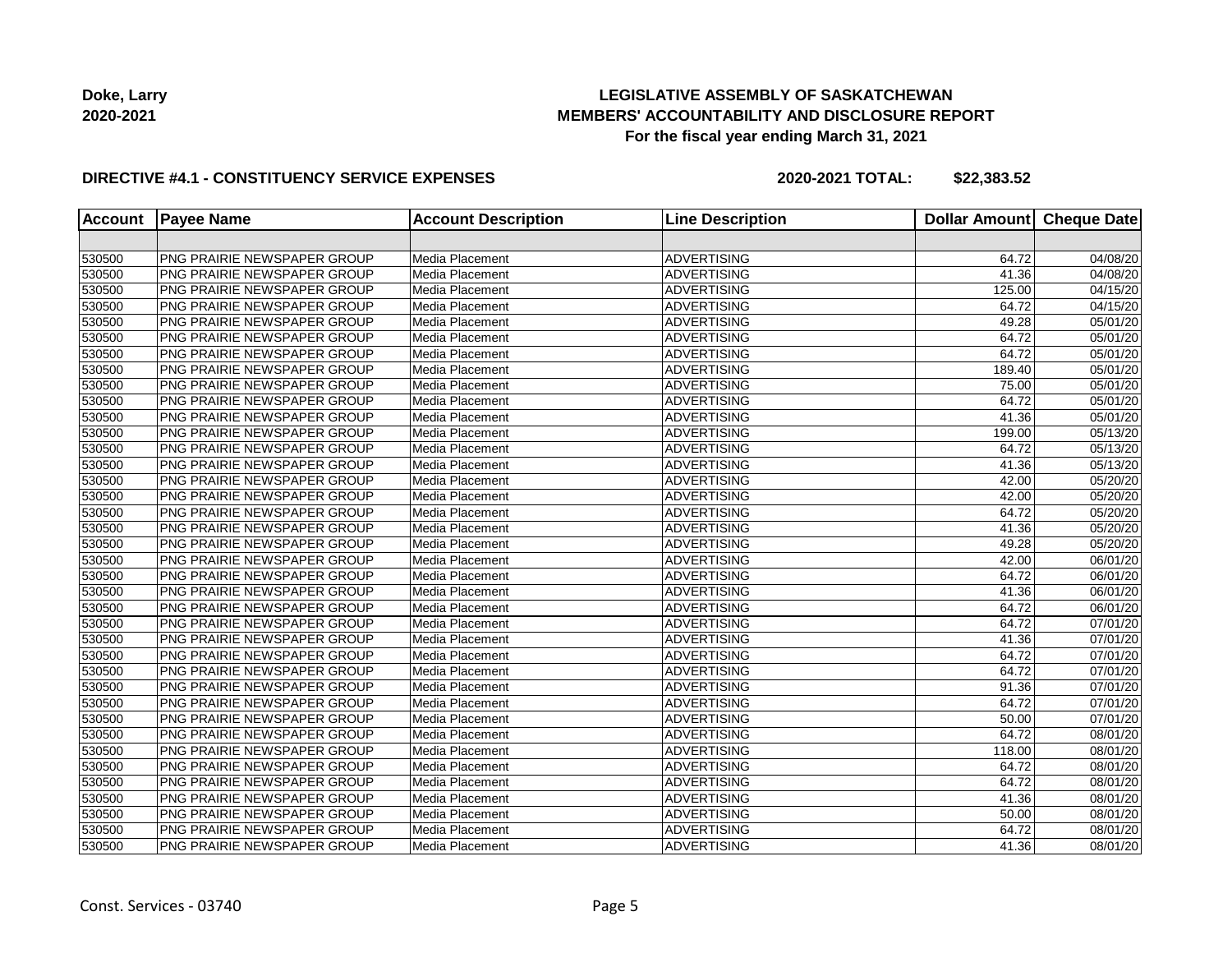**Doke, Larry 2020-2021**

## **LEGISLATIVE ASSEMBLY OF SASKATCHEWAN MEMBERS' ACCOUNTABILITY AND DISCLOSURE REPORT For the fiscal year ending March 31, 2021**

### **DIRECTIVE #4.1 - CONSTITUENCY SERVICE EXPENSES**

| <b>Account</b> | <b>Payee Name</b>                  | <b>Account Description</b>    | <b>Line Description</b>               | Dollar Amount | <b>Cheque Date</b> |
|----------------|------------------------------------|-------------------------------|---------------------------------------|---------------|--------------------|
|                |                                    |                               |                                       |               |                    |
| 530500         | PNG PRAIRIE NEWSPAPER GROUP        | Media Placement               | <b>ADVERTISING</b>                    | 64.72         | 08/04/20           |
| 530500         | <b>PNG PRAIRIE NEWSPAPER GROUP</b> | Media Placement               | <b>ADVERTISING</b>                    | 64.72         | 08/12/20           |
| 530500         | <b>PNG PRAIRIE NEWSPAPER GROUP</b> | Media Placement               | <b>ADVERTISING</b>                    | 50.00         | 09/01/20           |
| 530500         | PNG PRAIRIE NEWSPAPER GROUP        | Media Placement               | <b>ADVERTISING</b>                    | 41.36         | 09/01/20           |
| 530500         | <b>PNG PRAIRIE NEWSPAPER GROUP</b> | Media Placement               | <b>ADVERTISING</b>                    | 50.00         | 09/01/20           |
| 530500         | PNG PRAIRIE NEWSPAPER GROUP        | Media Placement               | <b>ADVERTISING</b>                    | 41.36         | 09/01/20           |
| 530500         | PNG PRAIRIE NEWSPAPER GROUP        | Media Placement               | <b>ADVERTISING</b>                    | 64.72         | 09/01/20           |
| 530500         | PNG PRAIRIE NEWSPAPER GROUP        | Media Placement               | <b>ADVERTISING</b>                    | 64.72         | 09/01/20           |
| 530500         | <b>PNG PRAIRIE NEWSPAPER GROUP</b> | Media Placement               | <b>ADVERTISING</b>                    | 64.72         | 09/01/20           |
| 530500         | <b>PNG PRAIRIE NEWSPAPER GROUP</b> | Media Placement               | <b>ADVERTISING</b>                    | 64.72         | 09/09/20           |
| 530500         | PNG PRAIRIE NEWSPAPER GROUP        | Media Placement               | <b>ADVERTISING</b>                    | 64.72         | 09/16/20           |
| 530500         | <b>PNG PRAIRIE NEWSPAPER GROUP</b> | Media Placement               | <b>ADVERTISING</b>                    | 98.00         | 09/16/20           |
| 530500         | PNG PRAIRIE NEWSPAPER GROUP        | Media Placement               | <b>ADVERTISING</b>                    | 41.36         | 09/16/20           |
| 530800         | VIEWPOINT PHOTOGRAPHIC DESIGN      | <b>Publications</b>           | <b>MAILERS</b>                        | 190.00        | 06/01/20           |
| 530800         | <b>WESTERN LITHO LTD.</b>          | <b>Publications</b>           | <b>MAILERS</b>                        | 417.00        | 06/01/20           |
| 530900         | DOKE, LARRY                        | <b>Promotional Items</b>      | <b>REIMB: FLOWERS</b>                 | 20.98         | 07/15/20           |
| 542000         | HUME, CHERYL                       | Travel                        | CA TRAVEL JUL 2-3, 2020               | 622.10        | 07/15/20           |
| 542000         | PARON, MAUREEN                     | Travel                        | CA TRAVEL JUL 2-3, 2020               | 169.77        | 07/15/20           |
| 550100         | ULTRA PRINT SERVICES LTD.          | <b>Printed Forms</b>          | LETTERHEAD                            | 83.74         | 09/01/20           |
| 550200         | PRESS HERALD PUBLICATIONS LTD.     | Books, Mags and Ref Materials | <b>SUBSCRIPTIONS</b>                  | 49.76         | 05/05/20           |
| 555000         | DOKE, LARRY                        | Other Material and Supplies   | <b>REIMB: OFFICE SUPPLIES</b>         | 35.49         | 06/10/20           |
| 555000         | DOKE, LARRY                        | Other Material and Supplies   | <b>REIMB: POSTAGE/OFFICE SUPPLIES</b> | 7.09          | 06/18/20           |
| 555000         | DOKE, LARRY                        | Other Material and Supplies   | <b>REIMB: OFFICE SUPPLIES</b>         | 119.74        | 10/02/20           |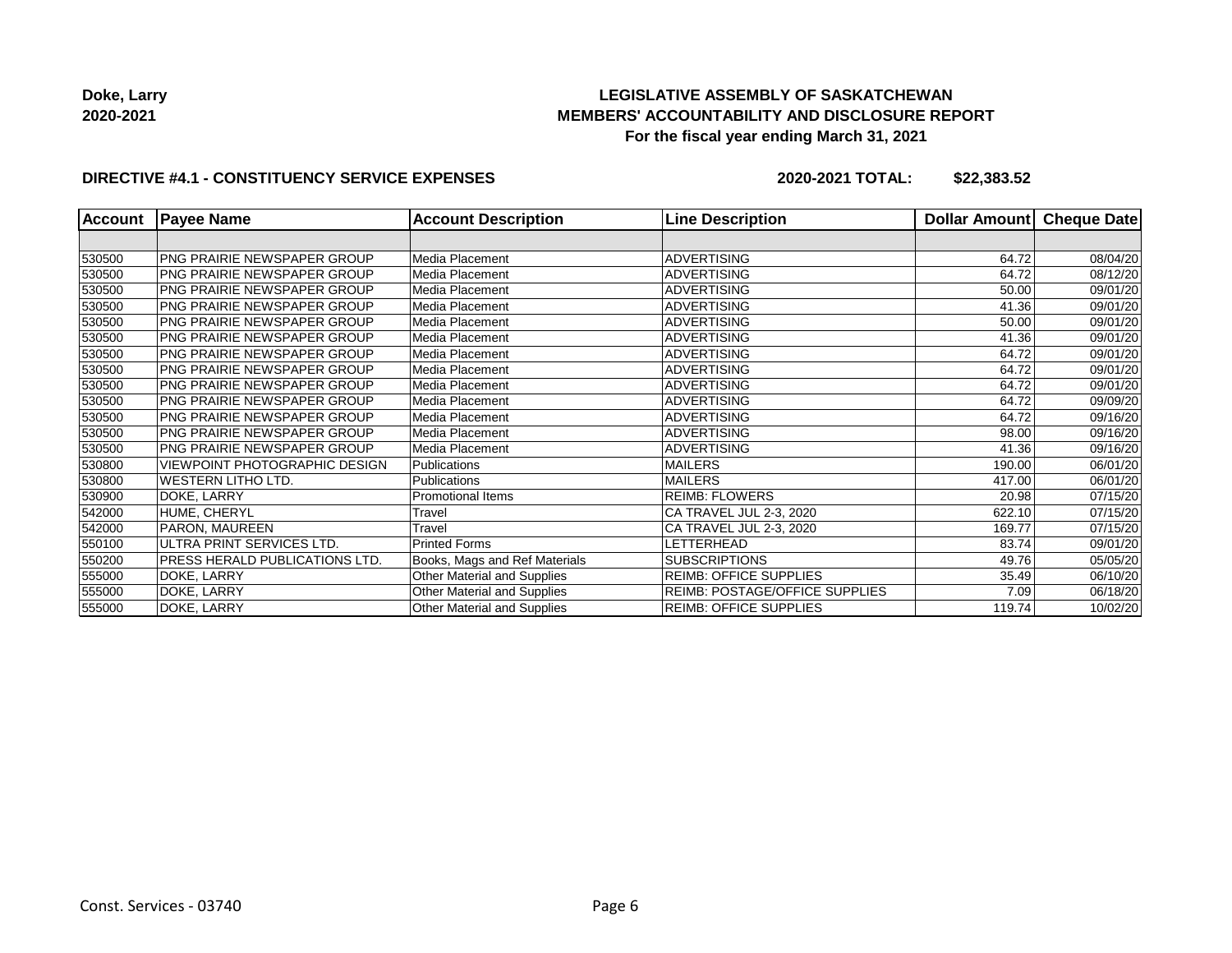

#### **DIRECTIVE #6 - CONSTITUENCY ASSISTANT EXPENSES**

**2020-2021 TOTAL: \$58,728.03**

| <b>Account</b> | <b>Payee Name</b> | <b>Account Description</b> | Dollar Amount Cheque Date |          |
|----------------|-------------------|----------------------------|---------------------------|----------|
|                |                   |                            |                           |          |
| 513000         | GALLON, JACKIE A. | Out-of-Scope Permanent     | 1,836.00                  | 09/16/20 |
| 513000         | GALLON, JACKIE A. | Out-of-Scope Permanent     | 2,040.00                  | 10/01/20 |
| 513000         | GALLON, JACKIE A. | Out-of-Scope Permanent     | 669.39                    | 10/07/20 |
| 513000         | HUME, CHERYL L    | Out-of-Scope Permanent     | 0.00                      | 04/01/20 |
| 513000         | HUME, CHERYL L    | Out-of-Scope Permanent     | $-428.77$                 | 04/13/20 |
| 513000         | HUME, CHERYL L    | Out-of-Scope Permanent     | 2,143.84                  | 04/14/20 |
| 513000         | HUME, CHERYL L    | Out-of-Scope Permanent     | 2,143.84                  | 05/01/20 |
| 513000         | HUME, CHERYL L    | Out-of-Scope Permanent     | 2,143.84                  | 05/13/20 |
| 513000         | HUME, CHERYL L    | Out-of-Scope Permanent     | 2,143.84                  | 05/27/20 |
| 513000         | HUME, CHERYL L    | Out-of-Scope Permanent     | 2,143.84                  | 06/10/20 |
| 513000         | HUME, CHERYL L    | Out-of-Scope Permanent     | 2,310.88                  | 06/24/20 |
| 513000         | HUME, CHERYL L    | Out-of-Scope Permanent     | 2,171.68                  | 07/08/20 |
| 513000         | HUME, CHERYL L    | Out-of-Scope Permanent     | 2,171.68                  | 07/22/20 |
| 513000         | HUME, CHERYL L    | Out-of-Scope Permanent     | 2,171.68                  | 08/05/20 |
| 513000         | HUME, CHERYL L    | Out-of-Scope Permanent     | 2,171.68                  | 08/19/20 |
| 513000         | HUME, CHERYL L    | Out-of-Scope Permanent     | 2,171.68                  | 09/02/20 |
| 513000         | HUME, CHERYL L    | Out-of-Scope Permanent     | 2,171.68                  | 09/16/20 |
| 513000         | HUME, CHERYL L    | Out-of-Scope Permanent     | 2,171.68                  | 10/01/20 |
| 513000         | HUME, CHERYL L    | Out-of-Scope Permanent     | 2,448.14                  | 10/07/20 |
| 513000         | HUME, CHERYL L    | Out-of-Scope Permanent     | 1,506.60                  | 11/10/20 |
| 514000         | PARON, MAUREEN    | Casual/Term                | 0.00                      | 04/01/20 |
| 514000         | PARON, MAUREEN    | Casual/Term                | 281.75                    | 04/14/20 |
| 514000         | PARON, MAUREEN    | Casual/Term                | 140.87                    | 05/01/20 |
| 514000         | PARON, MAUREEN    | Casual/Term                | 281.75                    | 05/13/20 |
| 514000         | PARON, MAUREEN    | Casual/Term                | 140.87                    | 05/27/20 |
| 514000         | PARON, MAUREEN    | Casual/Term                | 140.87                    | 06/10/20 |
| 514000         | PARON, MAUREEN    | Casual/Term                | 155.51                    | 06/24/20 |
| 514000         | PARON, MAUREEN    | Casual/Term                | 142.70                    | 07/22/20 |
| 514000         | PARON, MAUREEN    | Casual/Term                | 142.70                    | 08/05/20 |
| 514000         | PARON, MAUREEN    | Casual/Term                | 142.70                    | 09/16/20 |
| 514000         | PARON, MAUREEN    | Casual/Term                | 131.72                    | 10/07/20 |
| 517100         | HUME, CHERYL L    | Severance Pay              | 2,171.68                  | 10/28/20 |
| 517100         | HUME, CHERYL L    | Severance Pay              | 2,171.68                  | 11/10/20 |
| 517100         | HUME, CHERYL L    | Severance Pay              | 2,171.68                  | 11/24/20 |
| 517100         | HUME, CHERYL L    | Severance Pay              | 2,171.68                  | 12/09/20 |
| 517100         | HUME, CHERYL L    | Severance Pay              | 2,171.68                  | 12/22/20 |
| 517100         | HUME, CHERYL L    | Severance Pay              | 2,171.68                  | 01/06/21 |
| 517100         | HUME, CHERYL L    | Severance Pay              | 2,171.68                  | 01/20/21 |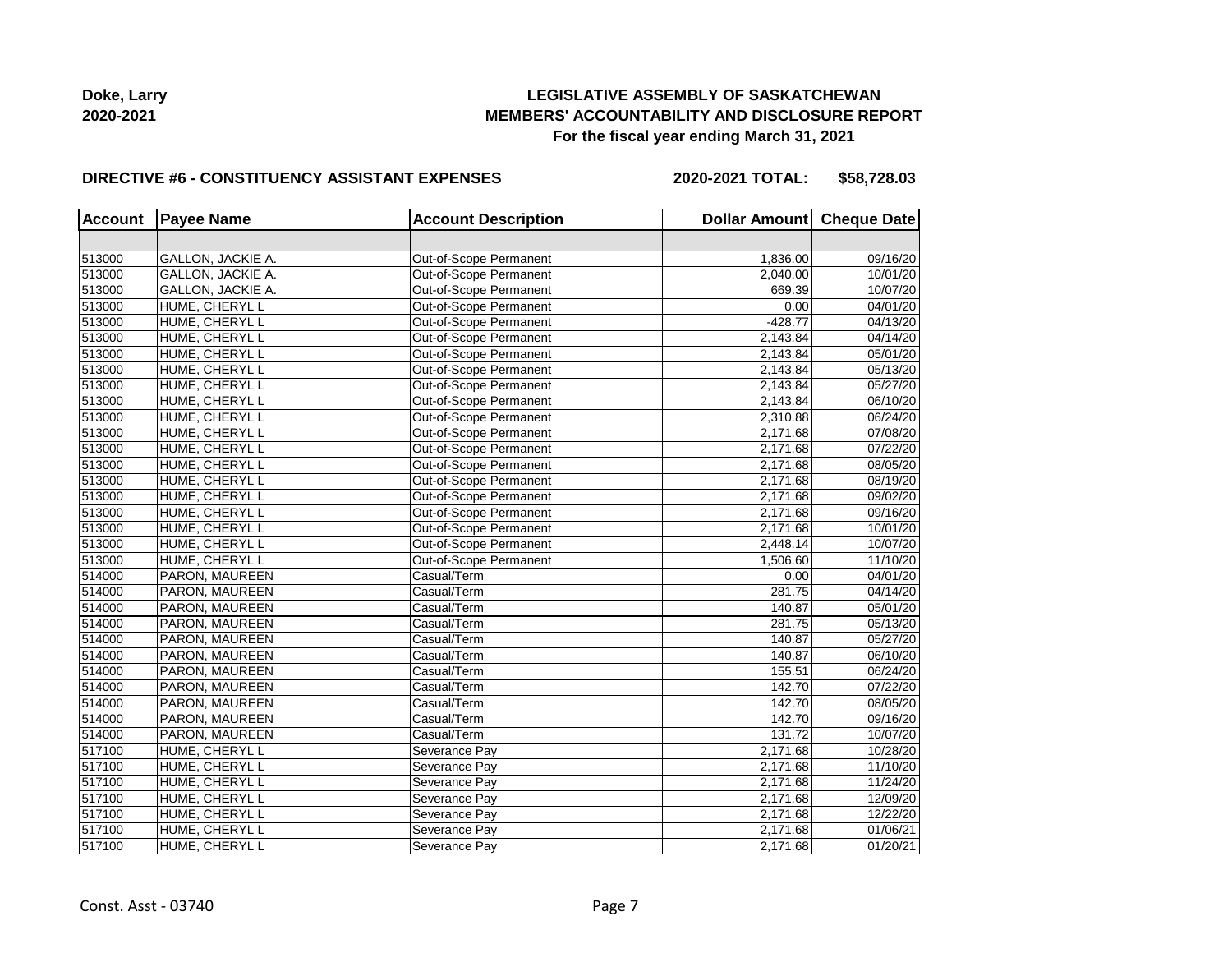**Doke, Larry 2020-2021**

## **LEGISLATIVE ASSEMBLY OF SASKATCHEWAN MEMBERS' ACCOUNTABILITY AND DISCLOSURE REPORT For the fiscal year ending March 31, 2021**

#### **DIRECTIVE #6 - CONSTITUENCY ASSISTANT EXPENSES**

**2020-2021 TOTAL: \$58,728.03**

| <b>IAccount</b> | <b>Account Description</b><br><b>IPavee Name</b> |                                  | Dollar Amount Cheque Date |          |
|-----------------|--------------------------------------------------|----------------------------------|---------------------------|----------|
|                 |                                                  |                                  |                           |          |
| 517100          | IHUME. CHERYL L                                  | Severance Pay                    | 2.171.68                  | 02/03/21 |
| 517100          | HUME, CHERYL L                                   | Severance Pay                    | 2.171.68                  | 02/17/21 |
| 517100          | HUME, CHERYL L                                   | Severance Pay                    | 1.607.04                  | 03/03/21 |
| 519900          | None (Default)                                   | Change in Y/E Accrued Empl Leave | $-428.77$                 | 04/20/20 |
|                 |                                                  | Entitlements                     |                           |          |